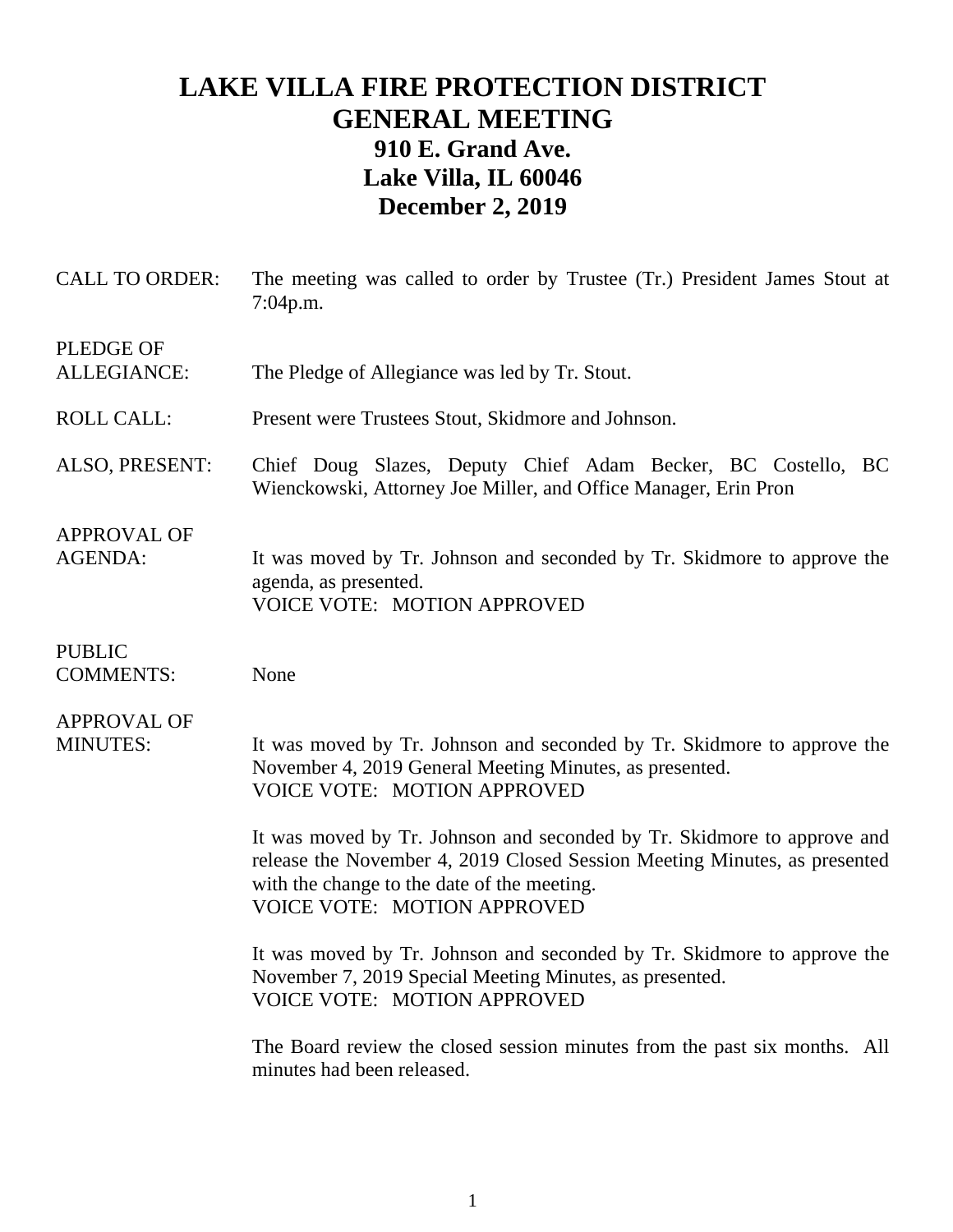### TREASURER'S REPORT

| Approval:                                        | Tr. Skidmore read the Treasurer's report from November 30, 2019 with total<br>assets of \$10,136,968.36. It was moved by Tr. Stout and seconded by Tr.<br>Skidmore to approve the Treasurer's report, as presented.<br><b>ROLL CALL VOTE:</b><br>AYES:<br>Stout, Skidmore, Johnson<br>None<br>NAYS:<br>ABSENT: None<br><b>ABSTAIN:</b> None<br><b>MOTION APPROVED</b> |
|--------------------------------------------------|-----------------------------------------------------------------------------------------------------------------------------------------------------------------------------------------------------------------------------------------------------------------------------------------------------------------------------------------------------------------------|
| Payment of Bills:                                | It was moved by Tr. Johnson and seconded by Tr. Stout to approve the<br>November 2019 bills to be paid in the amount of \$396,925.06, as read by Tr.<br>Skidmore.<br>AYES:<br>Stout, Skidmore, Johnson<br>NAYS:<br>None<br>ABSENT: None<br><b>ABSTAIN:</b> None<br><b>MOTION APPROVED</b>                                                                             |
| <b>OLD BUSINESS</b>                              |                                                                                                                                                                                                                                                                                                                                                                       |
| Lieutenant Testing and<br><b>Hiring Process:</b> | Chief Slazes informed the Board that there are currently 25 eligible<br>applicants for the Lieutenant positions. The written test will take place on<br>December 3 <sup>rd</sup> and the interviews the week of December 10 <sup>th</sup> .                                                                                                                           |

It was moved by Tr. Johnson and seconded by Tr. Stout to authorize the Chief to notify the candidates who attain a minimum score of 70% in the combined assessment center and written test portion. VOICE VOTE: MOTION APPROVED

### NEW BUSINESS

#### ORD. 2019-04 Levying

and Assessing Taxes

for Tax Year 2019: It was moved by Tr. Skidmore and seconded by Tr. Johnson to approved Ordinance 2019-04 Levying and Assessing Taxes for Tax Year 2019, as presented.

> ROLL CALL VOTE: AYES: Stout, Skidmore, Johnson NAYS: None ABSENT: None ABSTAIN: None MOTION APPROVED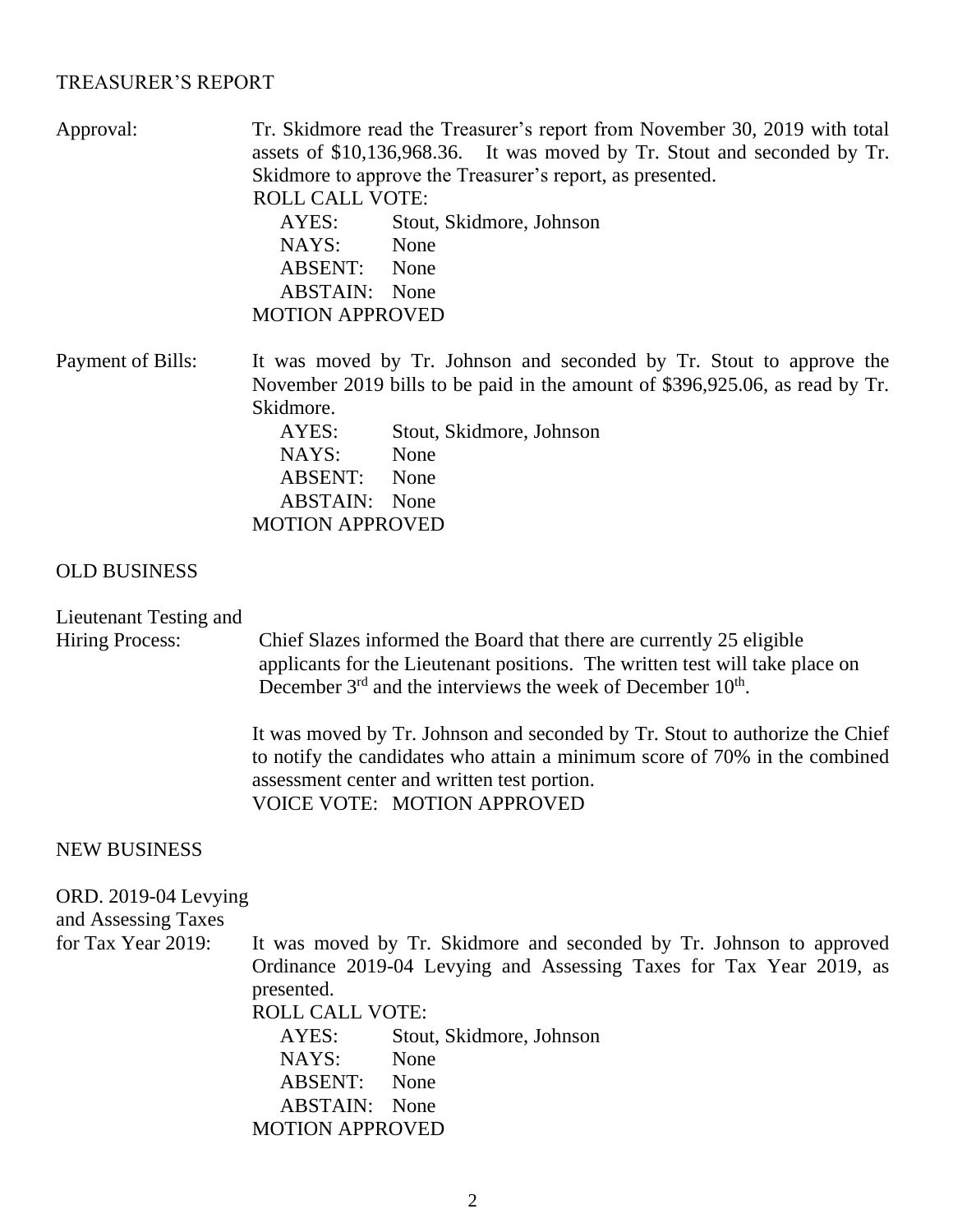IPRF Renewal: It was moved by Tr. Stout and seconded by Tr. Skidmore to approve the 2020 IPRF renewal in the amount of \$196,852, as presented by Corkill Insurance. ROLL CALL VOTE: AYES: Stout, Skidmore, Johnson NAYS: None ABSENT: None ABSTAIN: None MOTION APPROVED REPORTS FROM ADMINISTRATION

Chief's Report: Chief Doug Slazes stated that the Firefighter/Paramedics had 299 total calls for the month of November 2019. Of these calls, 169 were transports. There were 15 mutual aid calls. Chief Slazes advised the Board that we are currently 246 calls ahead versus this time last year.

> Chief Slazes informed the Board that the Lake Villa Firefighters Association will close its doors as of  $4/30/2019$ . The Board had a discussion and authorized the Chief to investigate insuring the building and equipment at Station 1.

> Chief Slazes let the Board know of other activities, meetings, and events the Department has attended.

Station/Maintenance Report: Captain Frank Slazes was not present at the meeting.

Attorney Report: Attorney Joe Miller discussed the Trailer Bill regarding legalizing Cannabis. Employers are now allowed to have a zero-tolerance policy.

Trustees Report: None

CLOSED

SESSION: At 8:22 p.m. it was moved by Tr. Stout to enter closed session to discuss the appointment, employment and compensation of specific employee(s) of the District [5 ILCS  $120/2(c)(1)$ ] and Litigation [5 ILCS  $120/2(c)(11)$ ]. The motion was seconded by Tr. Skidmore. ROLL CALL VOTE:

> AYES: Stout, Skidmore, Johnson NAYS: None ABSENT: None ABSTAIN: None MOTION APPROVED

At 9:55 p.m. Trustee Stout reconvened the open session of the Board meeting. No action was taken during the Executive Session.